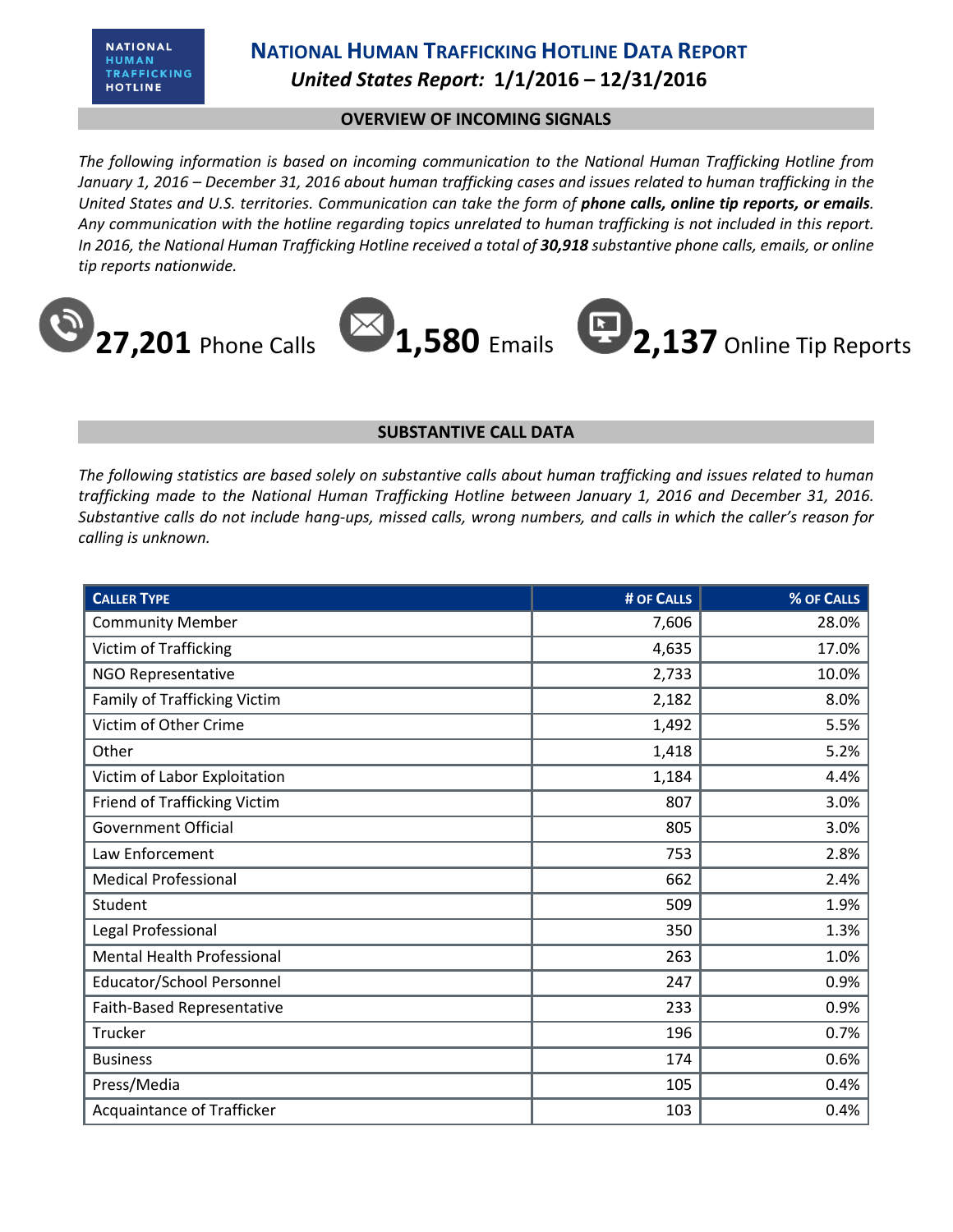| <b>Buyer of Commercial Sex</b>                              | 102    | 0.4%   |
|-------------------------------------------------------------|--------|--------|
| <b>Contact from NHTRC Database</b>                          | 80     | 0.3%   |
| Visa Holder                                                 | 37     | 0.1%   |
| Airline/Airport Personnel                                   | 34     | 0.1%   |
| <b>Military Personnel</b>                                   | 20     | 0.1%   |
| <b>Potential Trafficker</b>                                 | 16     | 0.1%   |
| Foreign Government Official                                 | 12     | 0.04%  |
| <b>Truck Stop Employee</b>                                  |        | 0.03%  |
| 211/311 Operator                                            | 4      | 0.01%  |
| Caller Types Referenced Fewer than Three Times <sup>1</sup> | 2      | 0.01%  |
| Not Specified                                               | 430    | 1.6%   |
| <b>TOTAL # OF SUBSTANTIVE CALLS</b>                         | 27,201 | 100.0% |

*<sup>1</sup>To protect the identity of the people we serve, the National Human Trafficking Hotline does not disclose exact statistics related to venues, industries, victim information or caller information referenced fewer than three times.* 

| <b>HOW CALLER FOUND THE NATIONAL HOTLINE</b> | # OF CALLS | % OF CALLS |
|----------------------------------------------|------------|------------|
| Referral                                     | 1,155      | 4.2%       |
| Awareness Campaign <sup>2</sup>              | 917        | 3.4%       |
| Internet                                     | 814        | 3.0%       |
| DOS Know Your Rights Pamphlet                | 557        | 2.0%       |
| Print Media                                  | 181        | 0.7%       |
| Training/Conference                          | 163        | 0.6%       |
| <b>US Government Campaign</b>                | 93         | 0.3%       |
| Television                                   | 78         | 0.3%       |
| <b>Billboard</b>                             | 24         | 0.1%       |
| Verite                                       | 22         | 0.1%       |
| Radio                                        | 19         | 0.1%       |
| Film                                         | 6          | 0.02%      |
| <b>Other National Hotline</b>                | 6          | 0.02%      |
| Unknown <sup>3</sup>                         | 23,166     | 85.2%      |
| <b>TOTAL # OF SUBSTANTIVE CALLS</b>          | 27,201     | 100.0%     |

*<sup>2</sup>Due to changes in data structure, some specific campaigns previously tracked by the National Human Trafficking Hotline are now included in Awareness Campaigns.* 

*<sup>3</sup>The National Human Trafficking Hotline prioritizes callers' safety and most pressing needs over gathering information regarding how they learned about the hotline. As a result, this information was only collected when provided by the caller and more urgent needs did not need to be prioritized.*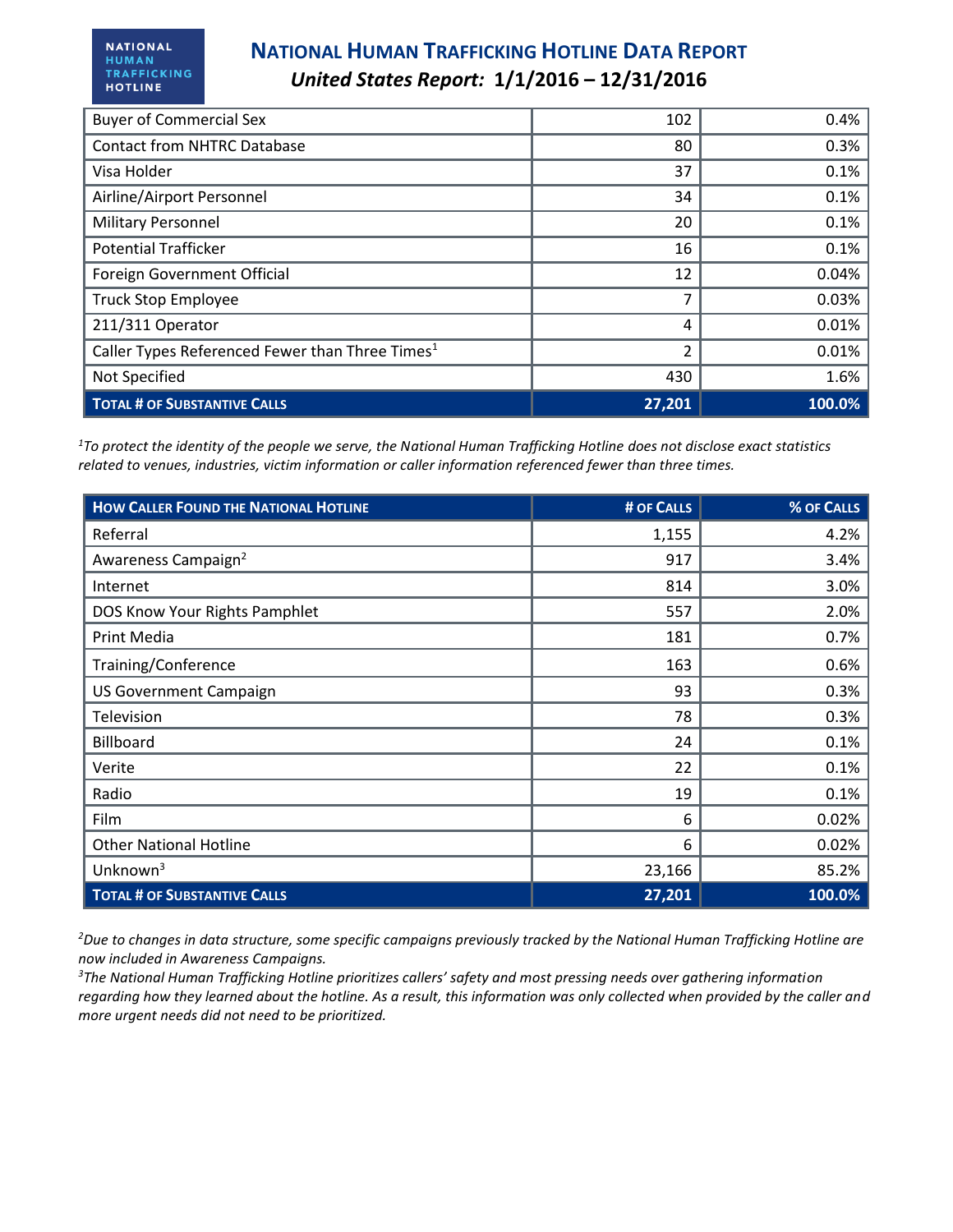| <b>CALLS BY CALLER'S LOCATION (STATE)</b> | # OF CALLS | % OF CALLS |
|-------------------------------------------|------------|------------|
| California                                | 4,188      | 15.40%     |
| Texas                                     | 2,208      | 8.12%      |
| Florida                                   | 1,654      | 6.08%      |
| Ohio                                      | 1,368      | 5.03%      |
| New York                                  | 1,000      | 3.68%      |
| Michigan                                  | 838        | 3.08%      |
| Georgia                                   | 691        | 2.54%      |
| North Carolina                            | 653        | 2.40%      |
| Illinois                                  | 623        | 2.29%      |
| Virginia                                  | 621        | 2.28%      |
| Colorado                                  | 593        | 2.18%      |
| Pennsylvania                              | 583        | 2.14%      |
| New Jersey                                | 570        | 2.10%      |
| Washington                                | 559        | 2.06%      |
| Maryland                                  | 545        | 2.00%      |
| Arizona                                   | 478        | 1.76%      |
| Missouri                                  | 425        | 1.56%      |
| District of Columbia                      | 348        | 1.28%      |
| Tennessee                                 | 337        | 1.24%      |
| Louisiana                                 | 327        | 1.20%      |
| Wisconsin                                 | 323        | 1.19%      |
| Minnesota                                 | 310        | 1.14%      |
| Kentucky                                  | 309        | 1.14%      |
| Oregon                                    | 308        | 1.13%      |
| Massachusetts                             | 282        | 1.04%      |
| Indiana                                   | 275        | 1.01%      |
| South Carolina                            | 266        | 0.98%      |
| Oklahoma                                  | 264        | 0.97%      |
| Nevada                                    | 246        | 0.90%      |
| lowa                                      | 203        | 0.75%      |
| Connecticut                               | 198        | 0.73%      |
| Kansas                                    | 193        | 0.71%      |
| Alabama                                   | 190        | 0.70%      |
| Utah                                      | 154        | 0.57%      |
| Nebraska                                  | 153        | 0.56%      |
| Arkansas                                  | 141        | 0.52%      |
| <b>New Mexico</b>                         | 125        | 0.46%      |
| Mississippi                               | 113        | 0.42%      |
| Alaska                                    | 91         | 0.33%      |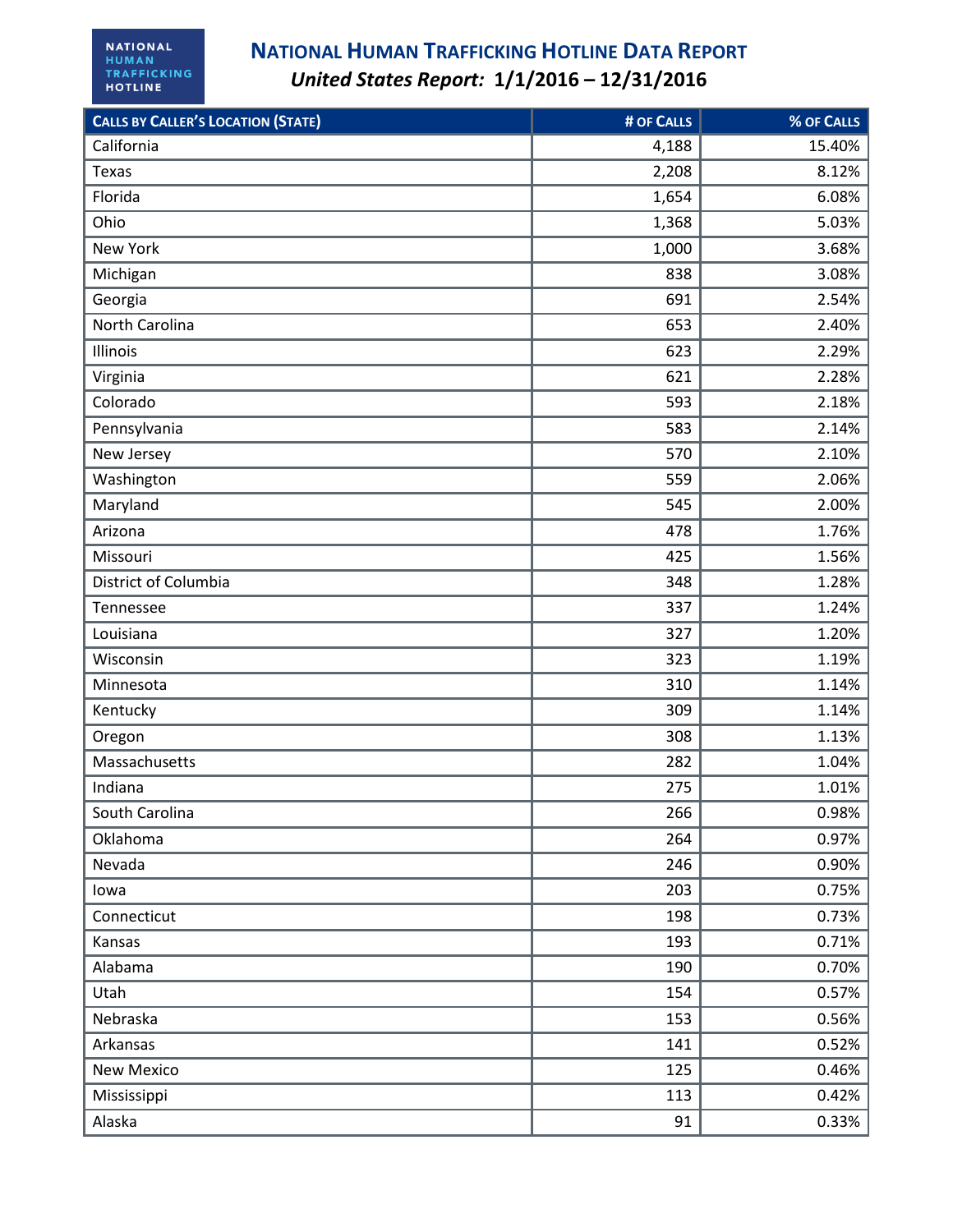| South Dakota                        | 67     | 0.25%  |
|-------------------------------------|--------|--------|
| Idaho                               | 67     | 0.25%  |
| North Dakota                        | 65     | 0.24%  |
| Hawaii                              | 62     | 0.23%  |
| Delaware                            | 61     | 0.22%  |
| New Hampshire                       | 59     | 0.22%  |
| Montana                             | 53     | 0.19%  |
| Maine                               | 51     | 0.19%  |
| West Virginia                       | 46     | 0.17%  |
| Wyoming                             | 44     | 0.16%  |
| Rhode Island                        | 34     | 0.12%  |
| Vermont                             | 30     | 0.11%  |
| Puerto Rico                         | 35     | 0.13%  |
| Virgin Islands                      | 12     | 0.04%  |
| Northern Mariana Islands            | 3      | 0.01%  |
| Unknown                             | 3,759  | 13.82% |
| <b>TOTAL # OF SUBSTANTIVE CALLS</b> | 27,201 | 100.0% |

#### **HUMAN TRAFFICKING CASE DATA**

*Each request submitted to the hotline is evaluated for evidence of potential human trafficking. In the United States in 2016, a total of 7,623 unique cases of potential human trafficking were reported to the hotline. A case corresponds to a situation of human trafficking and can include one or multiple potential victims of trafficking. Some of the statistics below are non-cumulative because cases can include multiple potential victims with varying demographics. Additionally, in some cases, demographic information may not have been reported to the National Hotline.*

| <b>PRIMARY REASON FOR CONTACTING THE NATIONAL HOTLINE</b> | # OF CASES | % OF CASES |
|-----------------------------------------------------------|------------|------------|
| Report a Trafficking Tip                                  | 4,938      | 64.8%      |
| <b>Access Service Referrals</b>                           | 1,942      | 25.5%      |
| <b>Request Crisis Assistance</b>                          | 636        | 8.3%       |
| Request General Information <sup>4</sup>                  | 82         | 1.1%       |
| Request T&TA <sup>5</sup>                                 | 25         | 0.3%       |
| <b>TOTAL # OF CASES</b>                                   | 7,623      | 100.0%     |

*<sup>4</sup>Requests for general information are situations in which an individual who is aware of a specific situation of potential trafficking may contact the National Human Trafficking Hotline for general information about human trafficking or to learn more about services available to trafficking victims.* 

*<sup>5</sup>Requests for T&TA (Training and Technical Assistance) are situations in which service providers or law enforcement working with a victim of trafficking contact the National Hotline for technical assistance.*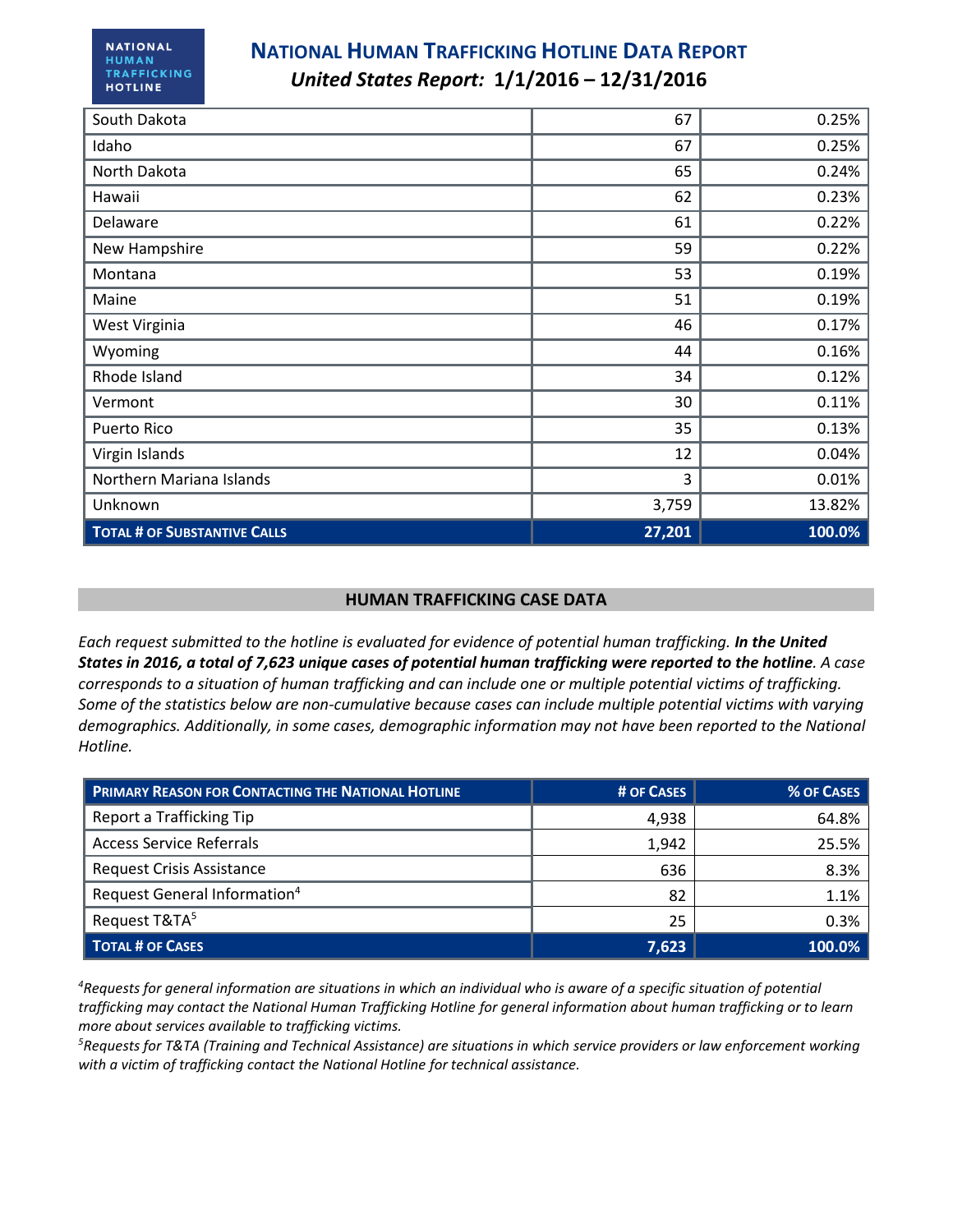| <b>VENUE/INDUSTRY OF POTENTIAL TRAFFICKING</b>           | # OF CASES     | % OF CASES |
|----------------------------------------------------------|----------------|------------|
| <b>Sex</b>                                               | 5,591          | 73.3%      |
| Hotel/Motel-Based                                        | 588            | 7.7%       |
| <b>Commercial Front Brothel</b>                          | 559            | 7.3%       |
| Internet-Based <sup>6</sup>                              | 411            | 5.4%       |
| <b>Residential Brothel</b>                               | 367            | 4.8%       |
| Street-Based                                             | 234            | 3.1%       |
| <b>Escort/Delivery Service</b>                           | 230            | 3.0%       |
| Pornography                                              | 197            | 2.6%       |
| Personal Sexual Servitude                                | 126            | 1.7%       |
| <b>Truck Stop-Based</b>                                  | 93             | 1.2%       |
| <b>Other Venue</b>                                       | 91             | 1.2%       |
| Hostess/Strip Club                                       | 65             | 0.9%       |
| Bar/Club-Based                                           | 62             | 0.8%       |
| <b>Internet Chat</b>                                     | 29             | 0.4%       |
| Sex Tourism                                              | 10             | 0.1%       |
| Legalized Brothel                                        | 3              | 0.04%      |
| Venues Referenced in Fewer than Three Cases <sup>7</sup> | $\mathbf{1}$   | 0.01%      |
| Venue Not Specified                                      | 2,525          | 33.1%      |
| Labor                                                    | 1,067          | 14.0%      |
| Domestic Work                                            | 197            | 2.6%       |
| Agriculture/Farms                                        | 125            | 1.6%       |
| <b>Traveling Sales Crew</b>                              | 100            | 1.3%       |
| Restaurant/Food Service                                  | 74             | 1.0%       |
| <b>Health &amp; Beauty Services</b>                      | 45             | 0.6%       |
| Construction                                             | 39             | 0.5%       |
| <b>Illicit Activity</b>                                  | 38             | 0.5%       |
| Landscaping Service                                      | 34             | 0.4%       |
| <b>Peddling Ring</b>                                     | 32             | 0.4%       |
| <b>Begging Ring</b>                                      | 30             | 0.4%       |
| Hospitality                                              | 28             | 0.4%       |
| <b>Retail/Other Small Business</b>                       | 26             | 0.3%       |
| Janitorial Cleaning Service                              | 20             | 0.3%       |
| Factory                                                  | 18             | 0.2%       |
| Other Industry                                           | 18             | 0.2%       |
| <b>Health Care</b>                                       | 14             | 0.2%       |
| Forestry/Reforestation                                   | 13             | 0.2%       |
| Professional, Scientific, or Technology Services         | 11             | 0.1%       |
| Arts & Entertainment                                     | 9              | 0.1%       |
| Transportation                                           | 9              | 0.1%       |
| Hostess/Strip Club                                       | $\overline{7}$ | 0.1%       |
| Bar/Club                                                 | 6              | 0.1%       |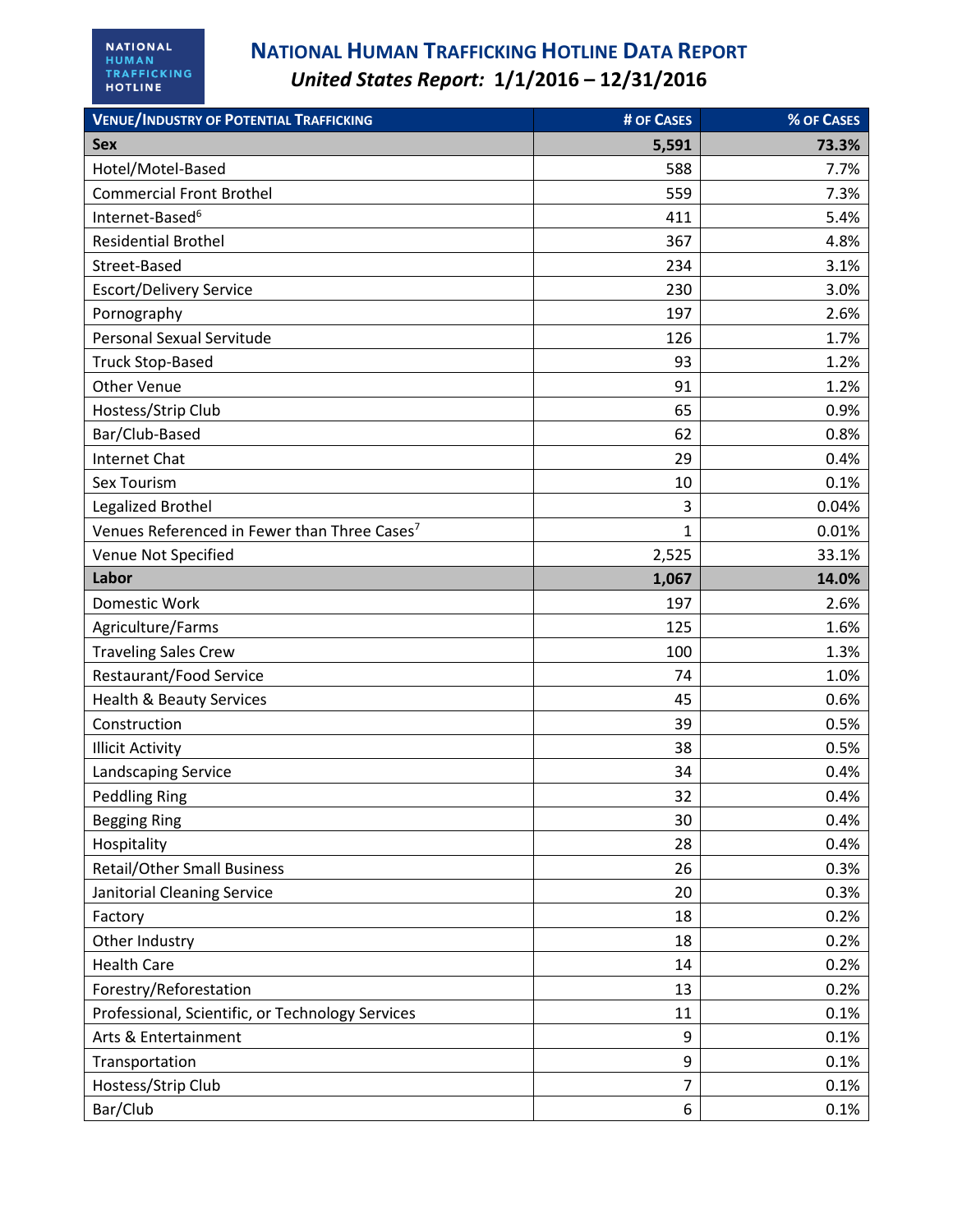**NATIONAL** HUMAN TRAFFICKING **HOTLINE** 

| Aquafarming/Fishing                                          |       | 0.1%   |
|--------------------------------------------------------------|-------|--------|
| Education                                                    | 4     | 0.1%   |
| <b>Recreational Facility</b>                                 |       | 0.4%   |
| Industries Referenced in Fewer than Three Cases <sup>7</sup> | 6     | 0.1%   |
| <b>Industry Not Specified</b>                                | 156   | 2.0%   |
| <b>Sex and Labor</b>                                         | 272   | 3.6%   |
| Trafficking Type Not Specified <sup>8</sup>                  | 693   | 9.1%   |
| <b>TOTAL # OF POTENTIAL TRAFFICKING CASES</b>                | 7,623 | 100.0% |

*6 Internet-based cases typically involve reports of sex trafficking in which an individual is advertised for commercial sex online but the venue of the sex act is unknown or not specified.*

*<sup>7</sup>To protect the identity of the people we serve, the National Human Trafficking Hotline does not disclose exact statistics related to venues, industries, victim information or caller information referenced fewer than three times.* 

*<sup>8</sup>Cases where trafficking type is not specified typically occur when a law enforcement agent or service provider contacts the National Hotline for resources and referrals but does not disclose details about the trafficking situation due to confidentiality. This category also includes cases in which the person reporting the information references human trafficking but does not provide further detail regarding the presence of labor or commercial sex. These cases are often submitted to the National Hotline through anonymous online tip reports.*

| <b>VICTIM DEMOGRAPHICS<sup>9</sup> (LABOR TRAFFICKING CASES)</b> | # OF CASES                     | % OF CASES |
|------------------------------------------------------------------|--------------------------------|------------|
| Adults                                                           | 1,046                          | 13.7%      |
| <b>Minors</b>                                                    | 296                            | 3.9%       |
| Females                                                          | 821                            | 10.8%      |
| Males                                                            | 613                            | 8.0%       |
| <b>Transgender Females</b>                                       | 8                              | 0.1%       |
| <b>Transgender Males</b>                                         | 5                              | 0.1%       |
| Gender Non-Conforming Individuals                                | Fewer than Three <sup>10</sup> | N/A        |
| US Citizens/Legal Permanent Residents                            | 229                            | 3.0%       |
| Foreign Nationals <sup>11</sup>                                  | 762                            | 10.0%      |
| NON-CUMULATIVE <sup>9</sup>                                      |                                |            |

*<sup>9</sup>These statistics are non-cumulative. Individual cases may involve multiple victims with various ages, gender identities, and statuses. In some cases, demographic information is not reported. This table shows the number of cases referencing at least one potential victim of each demographic. It does not represent the total number of potential victims who fit into each demographic.* 

*<sup>10</sup>To protect the identity of the people we serve, the National Human Trafficking Hotline does not disclose exact statistics related to venues, industries, victim information or caller information referenced fewer than three times. <sup>11</sup>A Foreign National in this data set is defined as any individual who is not currently a US Citizen or Legal Permanent Resident.* 

| <b>VICTIM DEMOGRAPHICS<sup>12</sup> (SEX TRAFFICKING CASES)</b> | # OF CASES | % OF CASES |
|-----------------------------------------------------------------|------------|------------|
| Adults                                                          | 3,714      | 48.7%      |
| <b>Minors</b>                                                   | 2,074      | 27.2%      |
| Females                                                         | 5,305      | 69.6%      |
| Males                                                           | 347        | 4.6%       |
| <b>Transgender Females</b>                                      | 51         | 0.7%       |
| <b>Transgender Males</b>                                        | 9          | 0.1%       |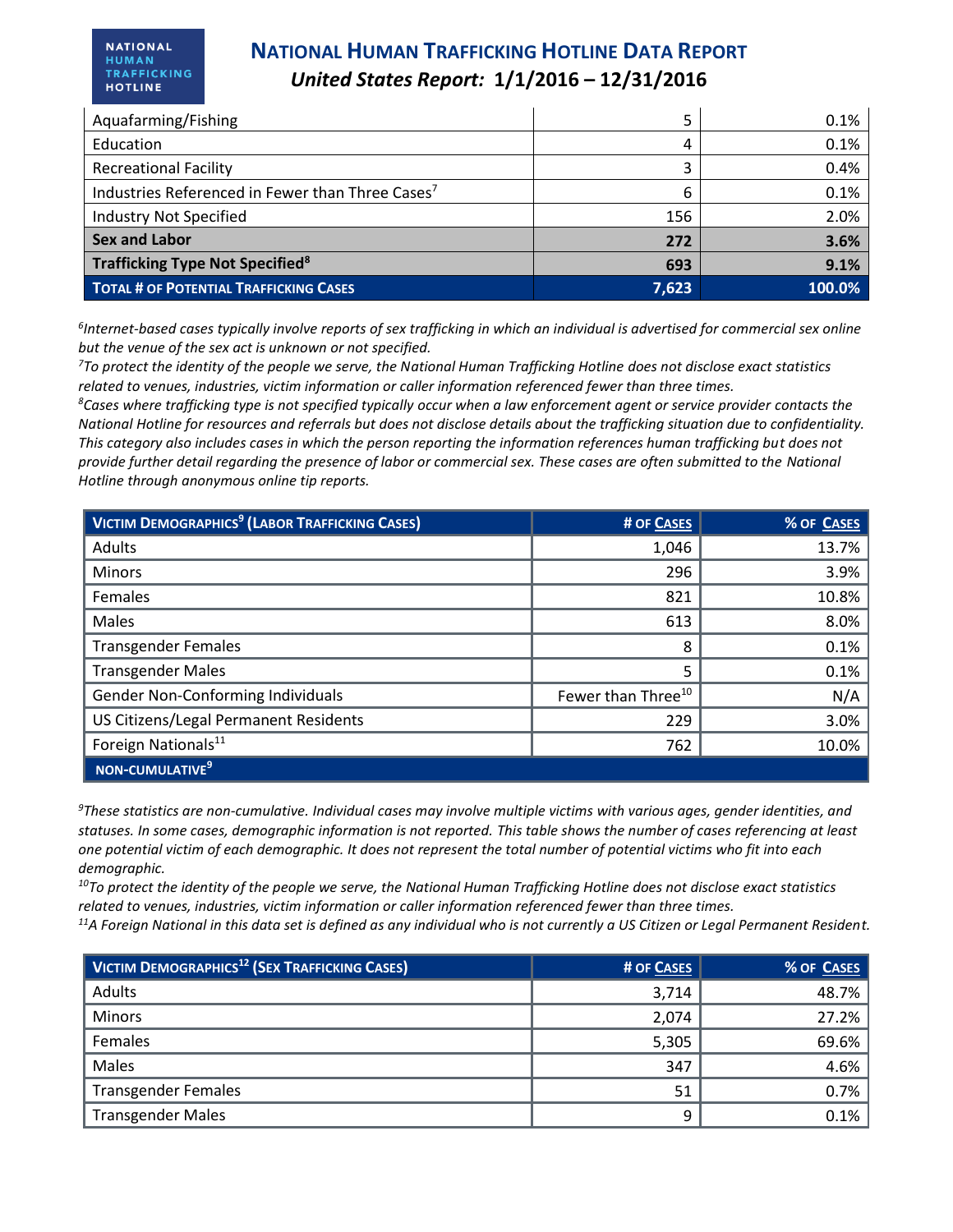| Gender Non-Conforming Individuals     |       | 0.1%    |
|---------------------------------------|-------|---------|
| US Citizens/Legal Permanent Residents | 1,861 | 24.4%   |
| Foreign Nationals <sup>13</sup>       | 666   | $8.7\%$ |
| $\blacksquare$ NON-CUMULATIVE $^{12}$ |       |         |

*<sup>12</sup> These statistics are non-cumulative. Individual cases may involve multiple victims with various ages, gender identities, and statuses. In some cases, demographic information is not reported. This table shows the number of cases referencing at least one potential victim of each demographic. It does not represent the total number of potential victims who fit into each demographic.* 

*<sup>13</sup>A Foreign National in this data set is defined as any individual who is not currently a US Citizen or Legal Permanent Resident.* 

| POTENTIAL VICTIMS(S) COUNTRY OR COUNTRIES OF ORIGIN | # OF CASES     | % OF CASES |
|-----------------------------------------------------|----------------|------------|
| U.S.A                                               | 2,103          | 27.6%      |
| Mexico                                              | 279            | 3.7%       |
| China                                               | 144            | 1.9%       |
| Guatemala                                           | 94             | 1.2%       |
| Honduras                                            | 59             | 0.8%       |
| Philippines                                         | 59             | 0.8%       |
| El Salvador                                         | 52             | 0.7%       |
| Thailand                                            | 34             | 0.4%       |
| Russia                                              | 31             | 0.4%       |
| Vietnam                                             | 29             | 0.4%       |
| India                                               | 26             | 0.3%       |
| South Korea                                         | 25             | 0.3%       |
| Colombia                                            | 24             | 0.3%       |
| Jamaica                                             | 19             | 0.2%       |
| Dominican Republic                                  | 18             | 0.2%       |
| Cuba                                                | 15             | 0.2%       |
| Japan                                               | 14             | 0.2%       |
| Nigeria                                             | 14             | 0.2%       |
| <b>Brazil</b>                                       | 13             | 0.2%       |
| Venezuela                                           | 12             | 0.2%       |
| Ukraine                                             | 12             | 0.2%       |
| Peru                                                | 11             | 0.1%       |
| Romania                                             | 9              | 0.1%       |
| Canada                                              | 9              | 0.1%       |
| Other                                               | 9              | 0.1%       |
| Haiti                                               | 8              | 0.1%       |
| Nicaragua                                           | $\overline{7}$ | 0.1%       |
| South Africa                                        | 7              | 0.1%       |
| Hungary                                             | 6              | 0.1%       |
| Kenya                                               | 6              | 0.1%       |
| Ghana                                               | 5              | 0.1%       |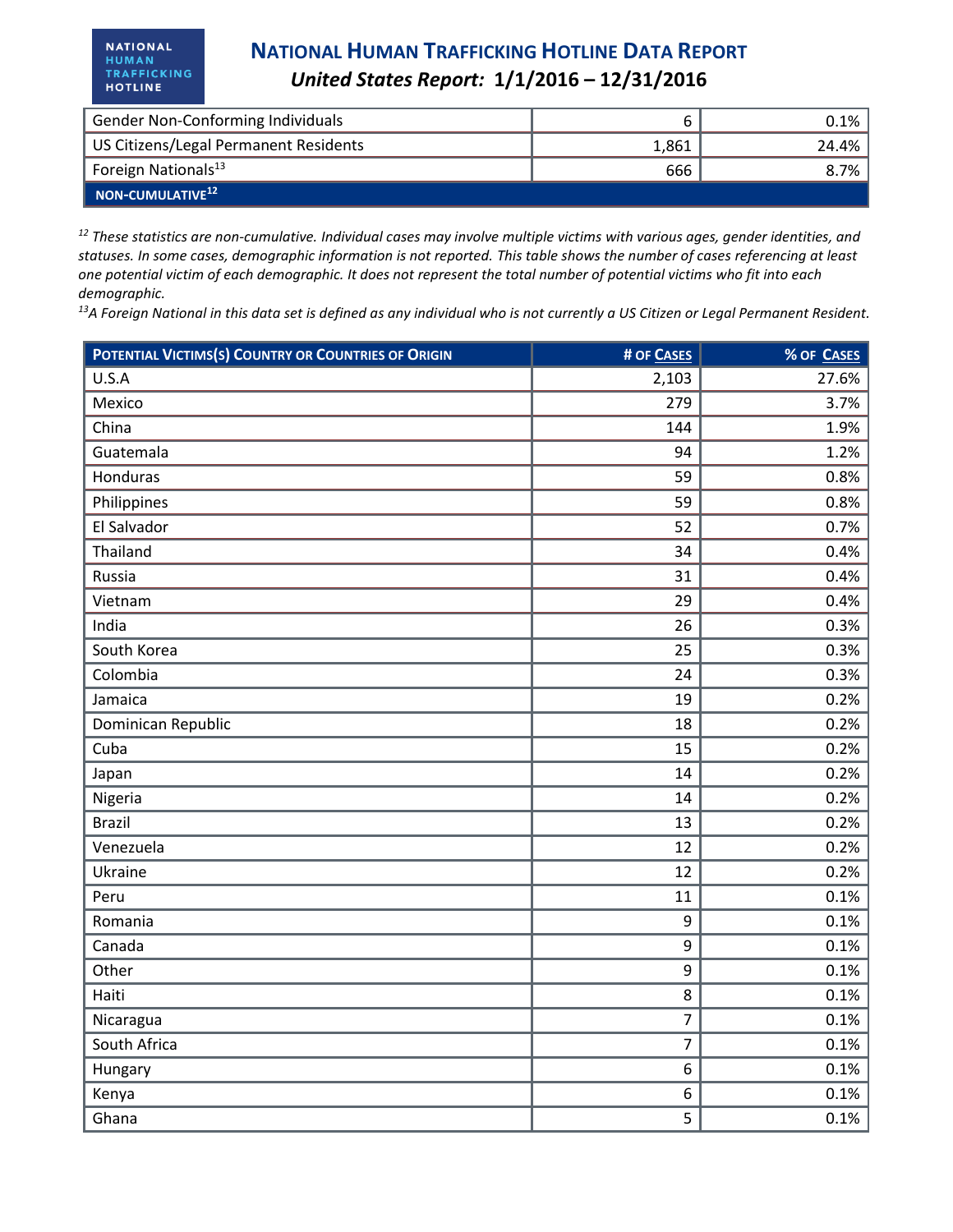| Cambodia                                                     | 5              | 0.1%  |
|--------------------------------------------------------------|----------------|-------|
| Nepal                                                        | 5              | 0.1%  |
| Pakistan                                                     | $\overline{4}$ | 0.1%  |
| France                                                       | $\overline{4}$ | 0.1%  |
| Taiwan                                                       | $\overline{4}$ | 0.1%  |
| Ethiopia                                                     | $\overline{4}$ | 0.1%  |
| Cameroon                                                     | $\overline{4}$ | 0.1%  |
| Ecuador                                                      | 4              | 0.1%  |
| Indonesia                                                    | $\overline{4}$ | 0.1%  |
| Liberia                                                      | $\overline{4}$ | 0.1%  |
| Bangladesh                                                   | 4              | 0.1%  |
| Costa Rica                                                   | 4              | 0.1%  |
| Singapore                                                    | 4              | 0.1%  |
| Czech Republic                                               | 4              | 0.1%  |
| Uganda                                                       | $\overline{4}$ | 0.1%  |
| United Kingdom                                               | 4              | 0.1%  |
| Argentina                                                    | $\overline{4}$ | 0.1%  |
| Panama                                                       | $\overline{4}$ | 0.1%  |
| Somalia                                                      | 3              | 0.04% |
| Afghanistan                                                  | 3              | 0.04% |
| Malaysia                                                     | 3              | 0.04% |
| Australia                                                    | 3              | 0.04% |
| Egypt                                                        | 3              | 0.04% |
| Sudan                                                        | 3              | 0.04% |
| Sri Lanka                                                    | 3              | 0.04% |
| Democratic Republic of Congo                                 | 3              | 0.04% |
| <b>Bulgaria</b>                                              | 3              | 0.04% |
| Countries Referenced in Fewer than Three Cases <sup>14</sup> | 54             | 0.7%  |
| Unknown/Not Specified                                        | 4,671          | 61.3% |
| NON-CUMULATIVE <sup>15</sup>                                 |                |       |

*<sup>14</sup> To protect the identity of the people we serve, the National Human Trafficking Hotline does not disclose exact statistics related to venues, industries, victim information or caller information referenced fewer than three times.* 

*<sup>15</sup>These statistics are non-cumulative. Individual cases may involve multiple victims with various nationalities. In some cases, demographic information is not reported. This table shows the number of cases referencing at least one potential victim of each demographic. It does not represent the total number of potential victims who fit into each demographic.*